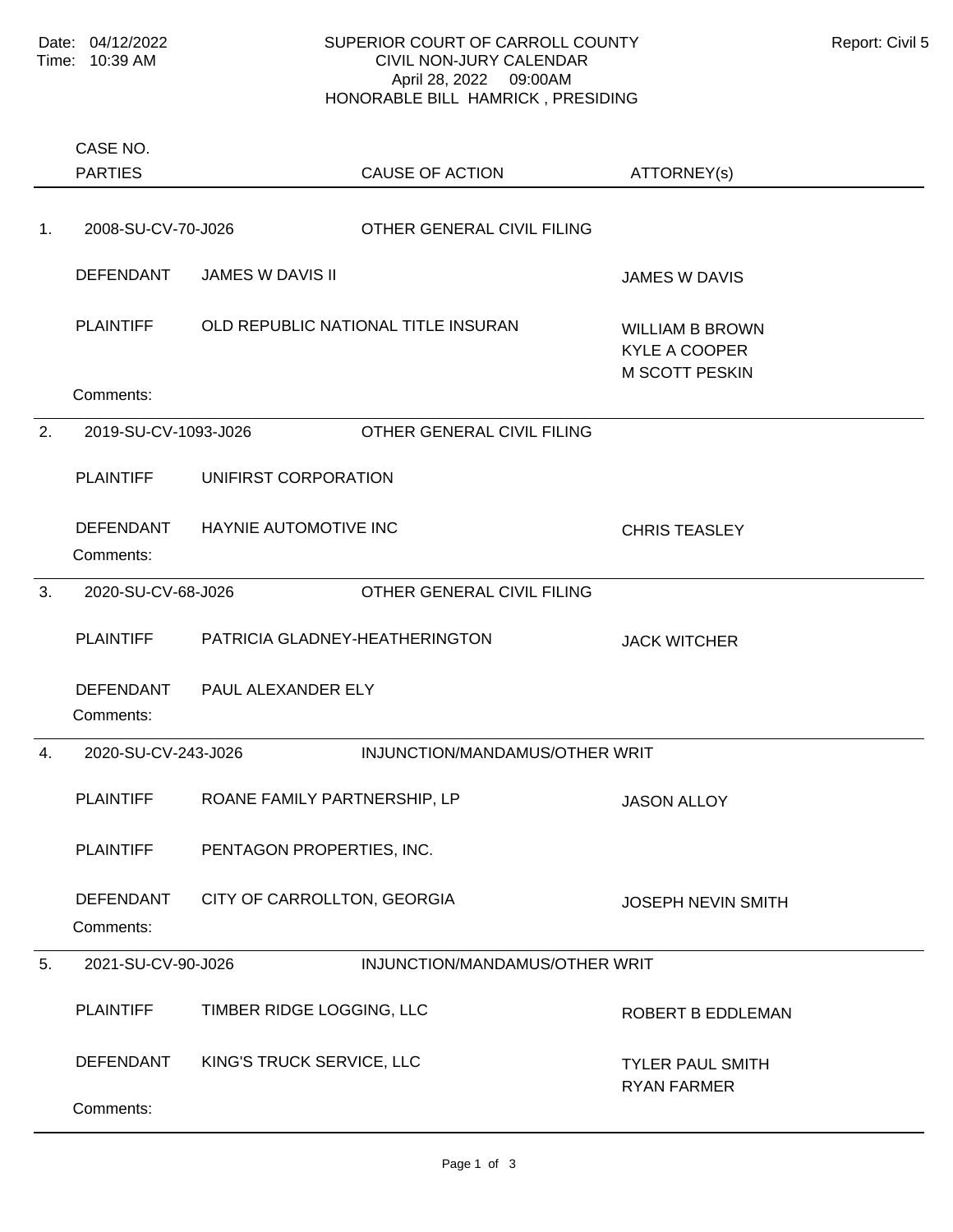## SUPERIOR COURT OF CARROLL COUNTY Report: Civil 5 CIVIL NON-JURY CALENDAR April 28, 2022 09:00AM HONORABLE BILL HAMRICK , PRESIDING

|     | CASE NO.<br><b>PARTIES</b>                 |                             | <b>CAUSE OF ACTION</b>                            | ATTORNEY(s)                |
|-----|--------------------------------------------|-----------------------------|---------------------------------------------------|----------------------------|
| 6.  | 2021-SU-CV-262-J026                        |                             | MODIFICATION-CHILD SUPPORT AND ALIMONY            |                            |
|     | <b>PLAINTIFF</b>                           | <b>JENNIFER TONEY</b>       |                                                   | <b>MARTIN VALBUENA</b>     |
|     | <b>DEFENDANT</b><br>Comments:              | <b>JEREMY MICHAEL TONEY</b> |                                                   | <b>KELLIE A LOWERY</b>     |
| 7.  | 2021-SU-CV-1106-J026                       |                             | PATERNITY (INCLUDES LEGITIMATION)                 |                            |
|     | <b>PLAINTIFF</b>                           | <b>TALANDIS C HARRISON</b>  |                                                   | ROBERT B EDDLEMAN          |
|     | <b>DEFENDANT</b><br>Comments:              | <b>TAYLOR MILLIANS</b>      |                                                   | <b>KIERSTON M PHILLIPS</b> |
| 8.  | 2022-SU-CV-10-J026                         |                             | MODIFICATION OF CUSTODY/PARENTING TIME/VISITATION |                            |
|     | <b>PLAINTIFF</b>                           | <b>ALEXANDRE MORIN</b>      |                                                   | <b>KIERSTON M PHILLIPS</b> |
|     | <b>DEFENDANT</b><br>Comments:              | <b>AMANDA MORIN</b>         |                                                   | <b>MELANIE WEBRE</b>       |
| 9.  | 2022-SU-CV-17-J026                         |                             | PATERNITY (INCLUDES LEGITIMATION)                 |                            |
|     | <b>PLAINTIFF</b>                           | <b>ERNEST CHURCHWELL</b>    |                                                   | <b>KELLIE LOWERY</b>       |
|     | <b>DEFENDANT</b><br>Comments: TEMP HEARING | <b>MEAGAN BUSH</b>          |                                                   | <b>JOHN EVANS</b>          |
| 10. | 2022-SU-CV-29-J026                         |                             | DIVORCE (INCLUDES ANNULMENT)                      |                            |
|     | <b>PLAINTIFF</b>                           | <b>CHARLOTTE HUNT</b>       |                                                   | <b>DESIREE DUKE</b>        |
|     | <b>DEFENDANT</b><br>Comments:              | <b>BRUCE OKAN HUNT</b>      |                                                   | <b>DOUGLAS L DREYER</b>    |